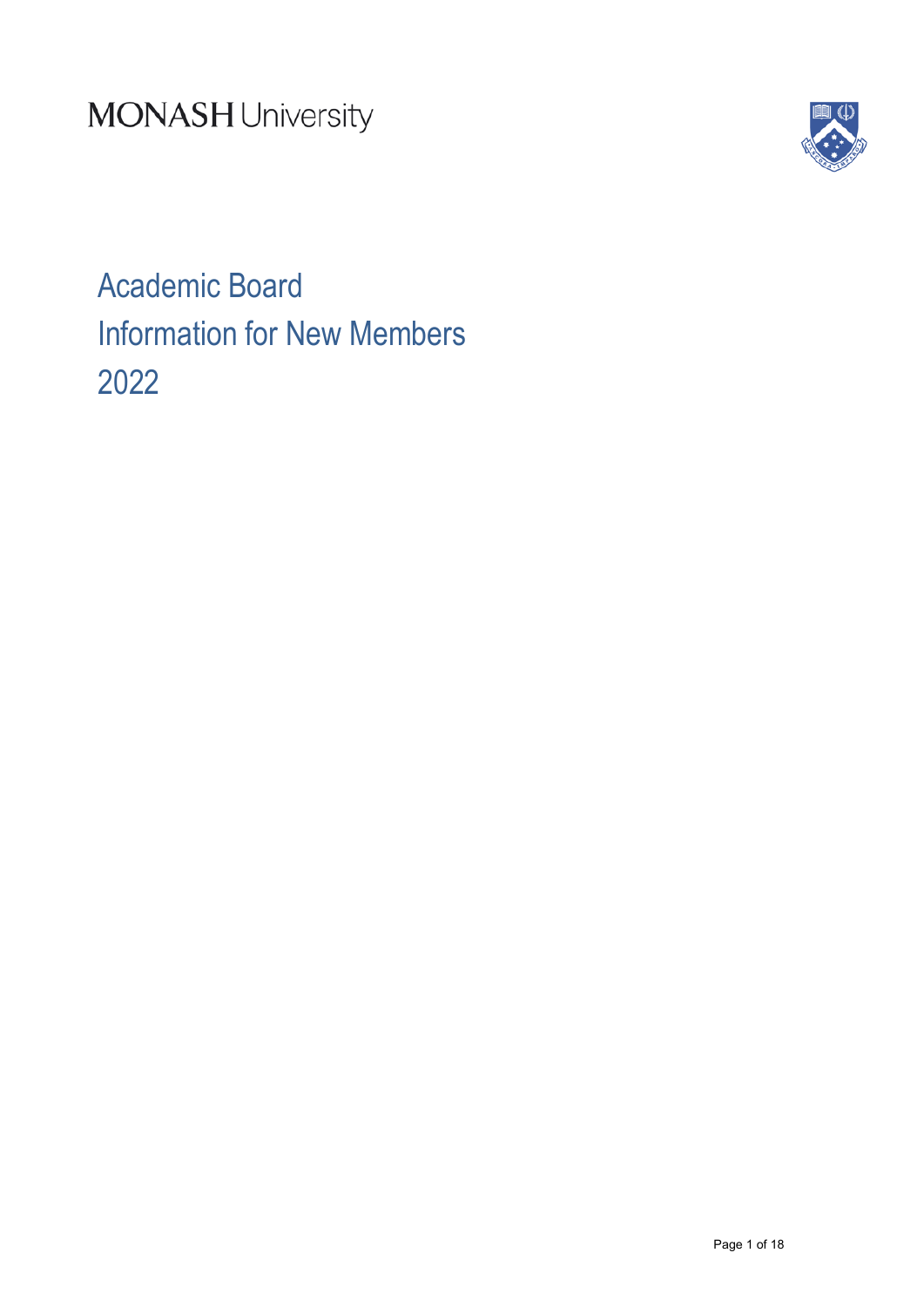# **Contents**

About Academic Board

Legislation

Terms of Reference

Organisational Charts

Key Dates for 2022

Contact Information

Conducting Academic Board Business

Conducting Urgent Business

Responsibilities of Members

Report of the President 2021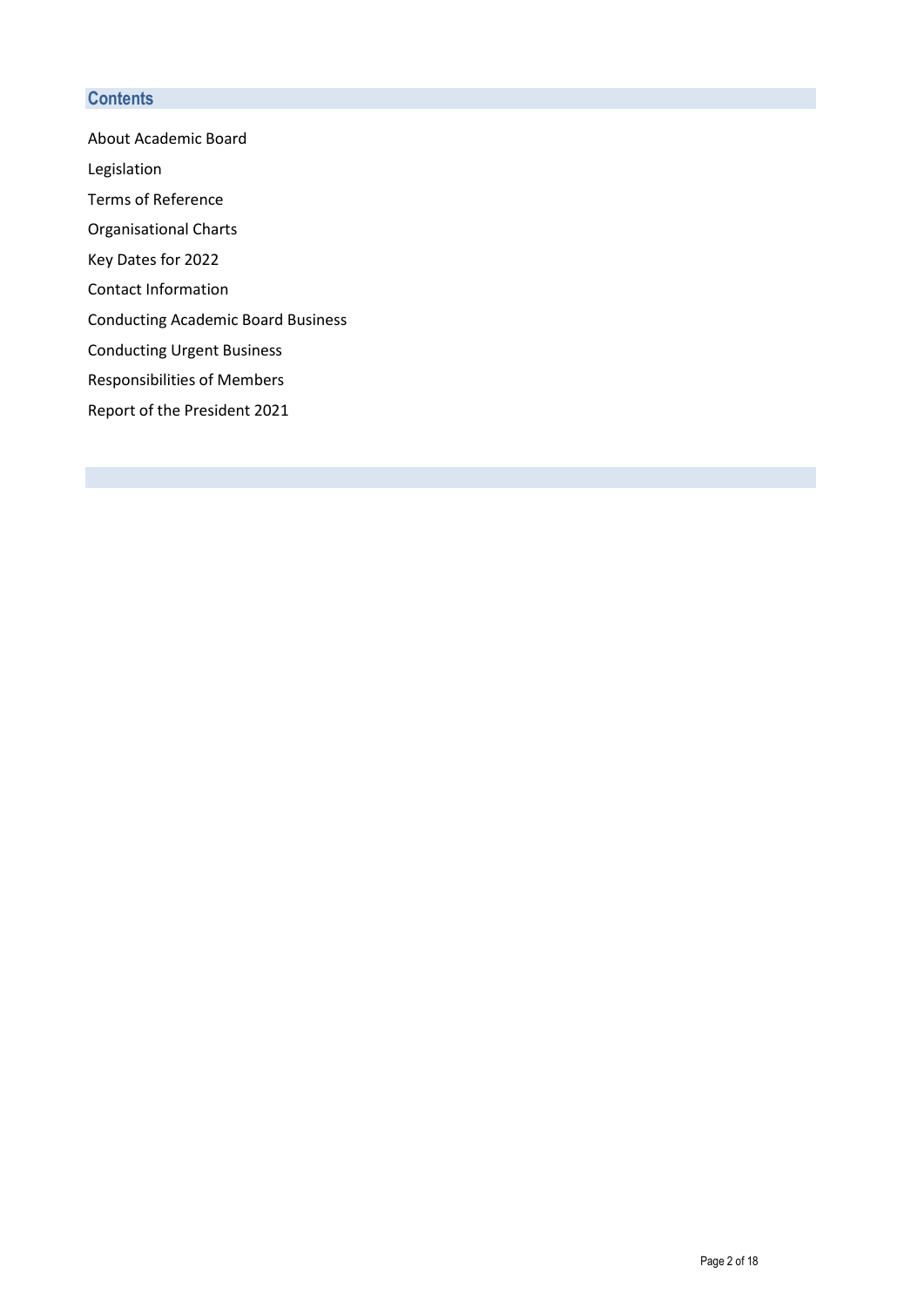# **About Academic Board**

Every Australian University has a body known as the Academic Board, Academic Senate, or similar. As the University's peak academic body, the Monash University Academic Board is responsible for the maintenance of high standards in teaching and research and acts to assist the University in ensuring the highest quality of its academic endeavours.

The origins of academic boards lie in the tradition of the university as a community of scholars. It has been said that "they remain as perhaps the most significant, formal, contemporary expression of the mediaeval heritage of modern universities and the characteristic collegiality associated with the academy …"[1](#page-2-0)

Key events in the history of the development of Monash's Academic Board include:

- $\triangleright$  The first meeting of the Professorial Board (the direct precursor to the Academic Board) 8 November 1960.
- $\triangleright$  Change of name to Academic Board 1990<sup>[2](#page-2-1)</sup>.
- $\triangleright$  First meeting chaired by an elected President 7 April 2004.
- Adoption of formal Terms of Reference 21 November 2007.
- $\triangleright$  Approval of revised membership by Council 8 December 2008.
- Further refinement to the Board's membership approved by Council 4 November 2010.
- $\triangleright$  Endorsement of revised Terms of Reference 4 June 2014.
- $\triangleright$  Council approval of revised Terms of Reference 25 June 2014.

Academic Board is chaired by an elected President (also known as the Chair), who is supported by two elected Vice-Presidents (Deputy Chairs.)

#### **Legislation**

-

The current Monash legislation relating to Academic Board – the Monash University Statute and subordinate Regulations - is accessible from the following legislation page of the University Solicitor's website:

<http://monash.edu/legal/legislation/current-statute-regulations-and-related-resolutions/index.html>

<span id="page-2-0"></span><sup>1</sup> Cited in Hilary Winchester "Academic Board and the Academy: Seizing the Moment", AUQF 2007, p.2

<span id="page-2-1"></span><sup>2</sup> *Monash University (Chisholm and Gippsland) Act* 1990, No. 22 of 1990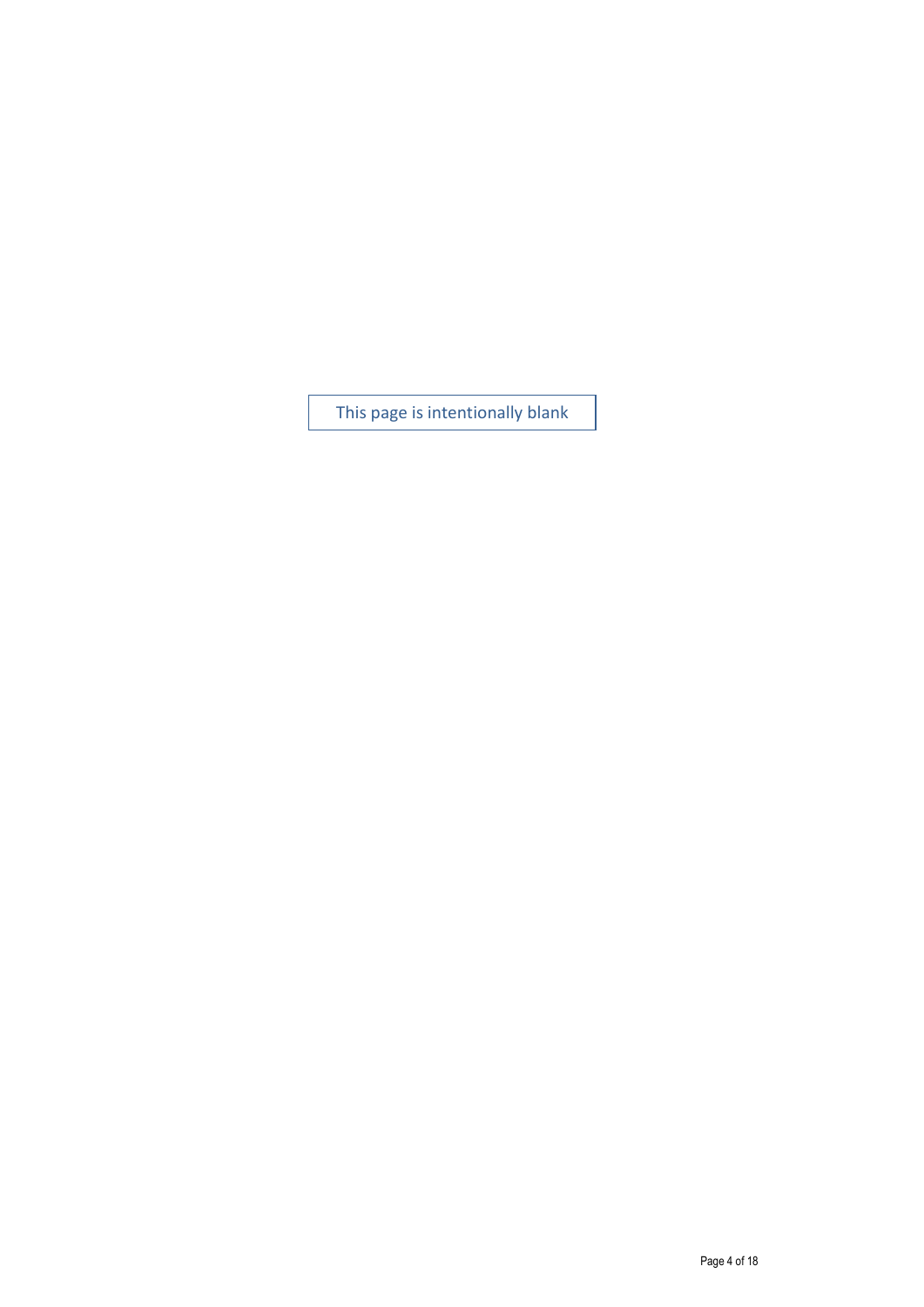## **Academic Board Terms of Reference**

*Approved by Council 25 June 2014*

#### *(incorporating amendments as at 1 December 2019)*

#### **Preamble**

Pursuant to section 20 of the Monash University Act 2009 Council has established the Academic Board and assigned to it a range of powers and functions (Council Regulation 10(2)). Establishment of the Academic Board is also necessary to ensure compliance with the Tertiary Education Quality and Standards Agency (TEQSA) Higher Education Standards Framework.

The Board is responsible for the maintenance of high standards in education and research, and acts to assist the University in ensuring the highest quality of its academic endeavours. Pursuant to the power granted by Section 29 of the Monash University Statute and its responsibility to Council for the maintenance of high standards, Academic Board therefore makes regulations with respect to a range of academic matters.

In addition to performing its critical functions in approving academic programs, the Board is an active contributor to debates regarding academic direction and quality at the University. The Board achieves many of its functions via its committees, which play a critical role prosecuting the academic plans of the University.

#### **Terms of Reference**

To discharge the remit conferred on it by Council, Academic Board will:

- Oversee the quality of the university's academic activities wherever and in whatever form they occur. This includes regular analysis of performance indicators and evaluation of programs and initiatives relating to improvement of the university's educational programs and research activities domestically and internationally.
- Monitor the outcomes of the university's education and research activities. This includes, but is not limited to, the approval and review of the development and implementation of courses of study, policies and procedures relating to, or otherwise affecting, education, research and research training.
- − Monitor compliance with those of the Higher Education Threshold Standards relevant to its remit and with any other Standards established under the Higher Education Standards Framework or equivalent.
- − Consider and make recommendation to Council and/or senior management on issues of academic strategic planning, including endorsement and review of the University's Academic Plan.

Academic Board makes regulations with respect to:

- Requirements for entry to the University and admission to or enrolment in courses or units of study including admission to candidature for a higher degree by research.
- − The accreditation or re-accreditation of coursework courses of study, including course requirements, granting of credit towards a course of study, assessment, examination and other academic requirements.
- Exclusion for unsatisfactory progress or inability to progress by students enrolled in coursework courses of study.
- − Accreditation and reaccreditation of courses of study for higher degrees by research, including study program, supervision and examination.
- − Management of progress by candidates enrolled for higher degrees by research.

Academic Board does not have responsibility for making recommendations on budget or resourcing matters but may, where relevant to the academic affairs of the university, communicate its opinion on such matters to Council or the Vice-Chancellor.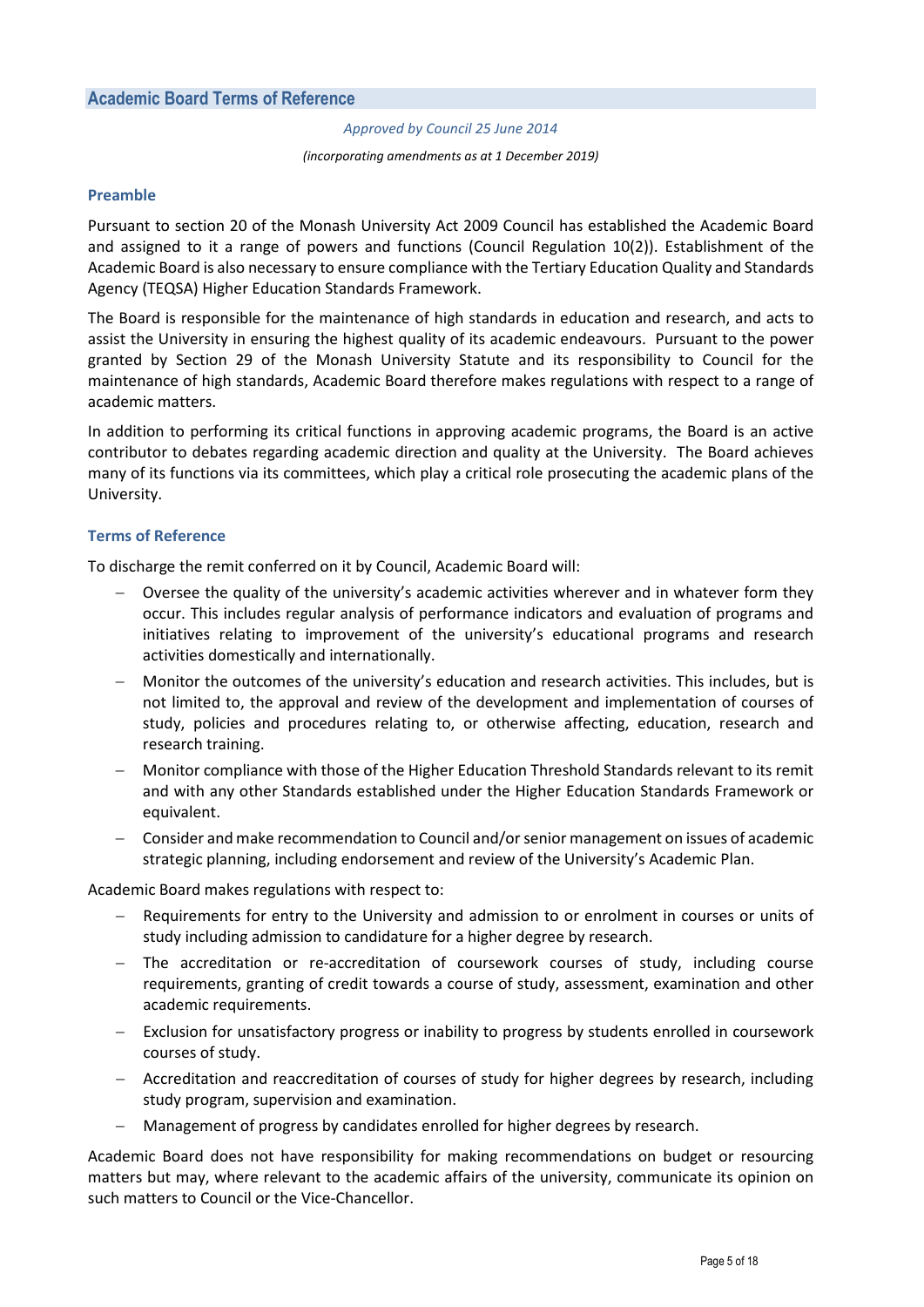Academic Board:

- − Will facilitate provision and dissemination of appropriate information at the appropriate levels to relevant groups of the university community. In doing so, Academic Board will be cognisant of and respond to information from those groups.
- May request and obtain information relevant to the university's academic affairs from any board, committee, faculty or officer of the university.
- − May require the monitoring of academic activities within the faculties and the subsequent reporting of outcomes.
- − Will report to Council after each meeting and on an annual basis, and will also report on all matters submitted to it by Council for report.

Academic Board may constitute such standing committees as it thinks necessary to:

- Provide appropriate expertise in areas relevant to its deliberations and the discharge of its remit.
- − Ensure rigorous assurance of the quality of Monash's academic endeavours.
- − Provide for efficient carriage of its business.

### **Membership**

Membership of Academic Board is governed by Council Regulation 12.

The Board's membership composition – a tripartite structure of approximately equal ratios - recognises that the Board should have the right membership mix to provide for efficient conduct of its business and enable meaningful participation from key stakeholders across the University:

- Ex officio members the most senior members of the University with direct portfolio responsibilities for academic affairs.
- − Heads of Academic Units senior faculty staff responsible/accountable for overseeing/implementing the University's academic mission within their faculties.
- − A cohort of elected members from the broader University community of staff and students, visibly reflecting elements of collegiality and democratic participation in university academic affairs.

Members of Academic Board add significant value by contributing broad experience and perspectives not otherwise available to the Board and:

- While various perspectives are important and may be articulated during discussion, ultimately members are expected to act in what they honestly believe to be in the University's best interests.
- − Are expected to diligently attend Board meetings or tender their apologies, and familiarise themselves with the agenda and supporting papers before meetings.
- − Are obliged to disclose a conflict of interest in matters considered by the Board.
- − Are expected to contribute to discussion, observing the Board's rules of debate.
- − Will deal with confidential material appropriately and not disclose such information to a third party except where the disclosure is authorised by the Chair/proponent.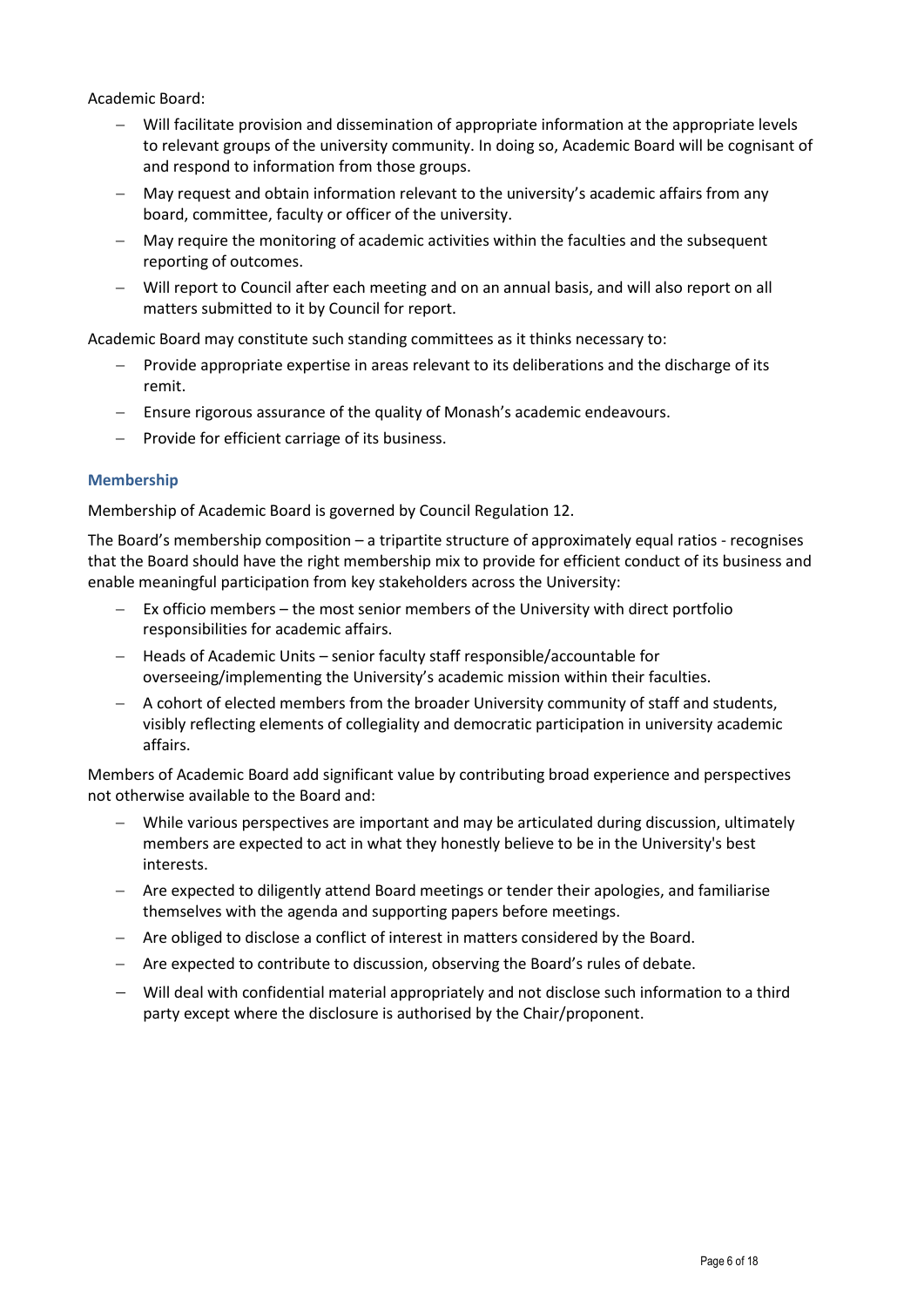



The Chair of Academic Board is an ex officio member of University Council and is also a member of the Vice-Chancellor's Executive Committee.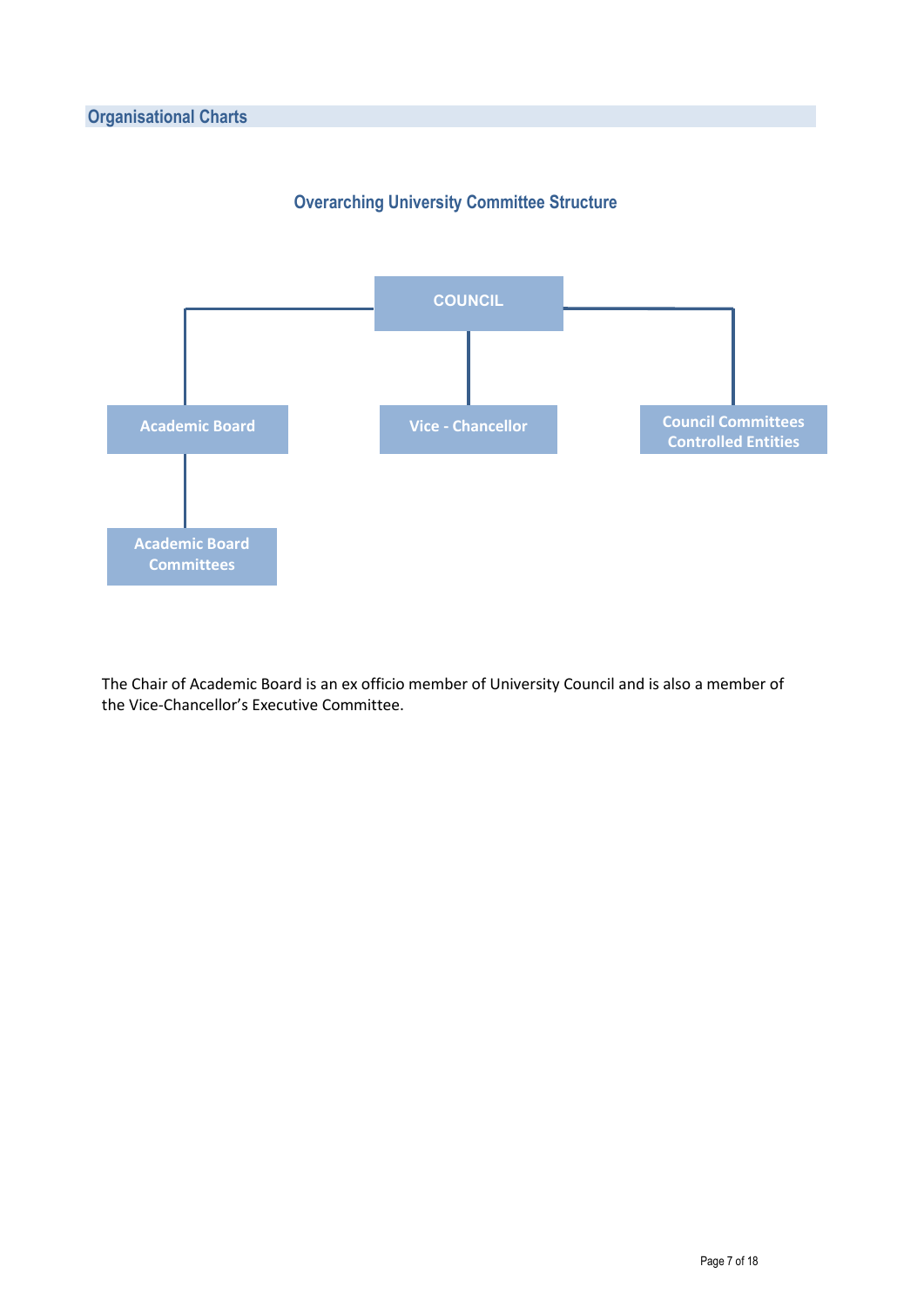# **Academic Board Standing Committees**



Information on the Board's principal standing committees is available from the Academic Board Committees website:

<http://www.monash.edu/execserv/academic-board/committees-of-ab>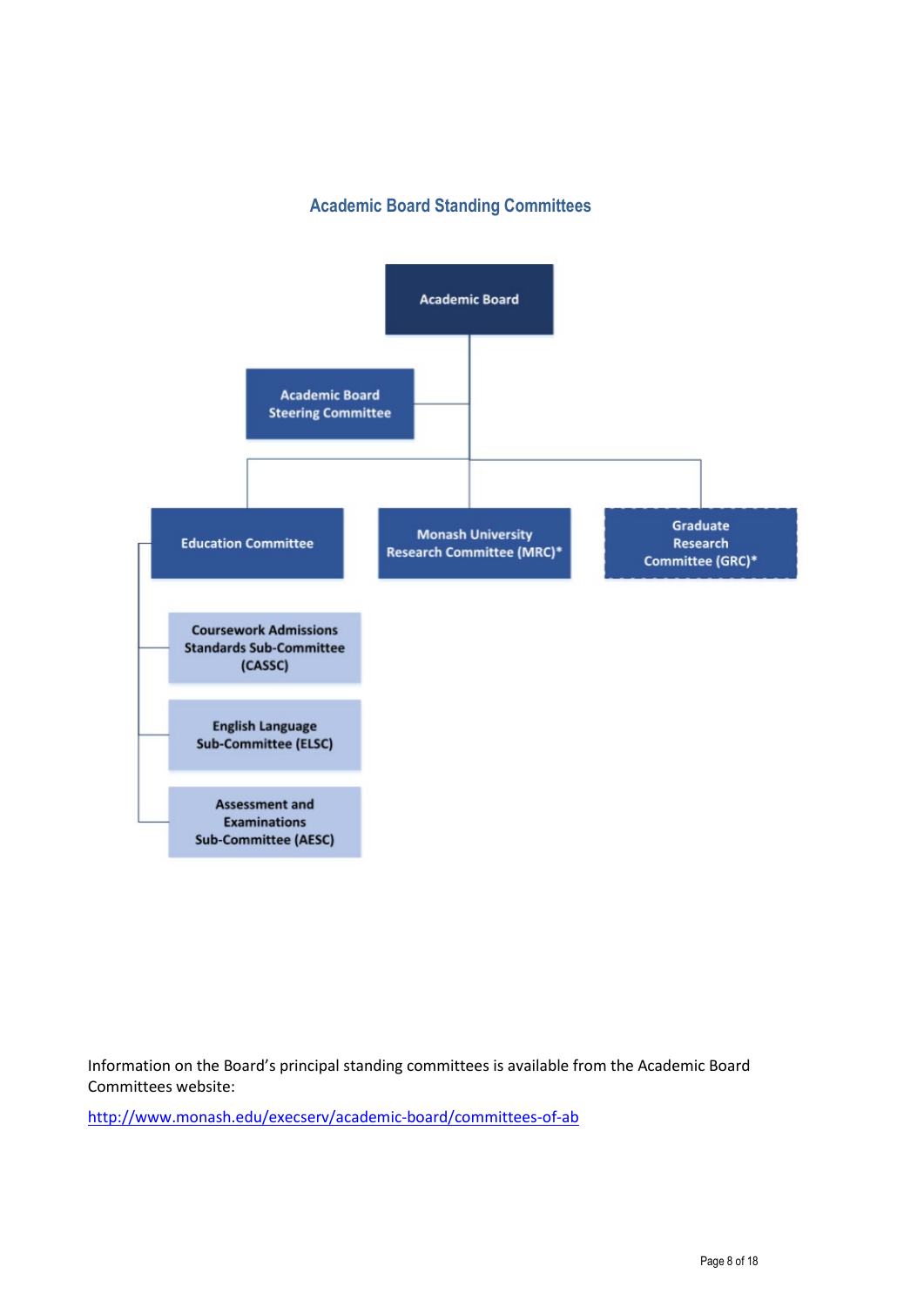# **Key Dates for 2022**

| 16 February |
|-------------|
| 30 March    |
| 4 May       |
| 8 June      |
| 26 July     |
| 7 September |
| 19 October  |
| 23 November |
|             |

**Academic Board** will meet on the following dates (all Wednesday, with the exception of meeting 5) in 2022:

## **Academic Board Steering Committee** will meet on the following dates (all Tuesdays) in 2022:

| <b>Meeting 1/2022</b> | 8 February  |
|-----------------------|-------------|
| <b>Meeting 2/2022</b> | 22 March    |
| <b>Meeting 3/2022</b> | 26 April    |
| Meeting $4/2022$      | 31 May      |
| <b>Meeting 5/2022</b> | 19 July     |
| Meeting $6/2022$      | 30 August   |
| <b>Meeting 7/2022</b> | 11 October  |
| Meeting 8/2022        | 15 November |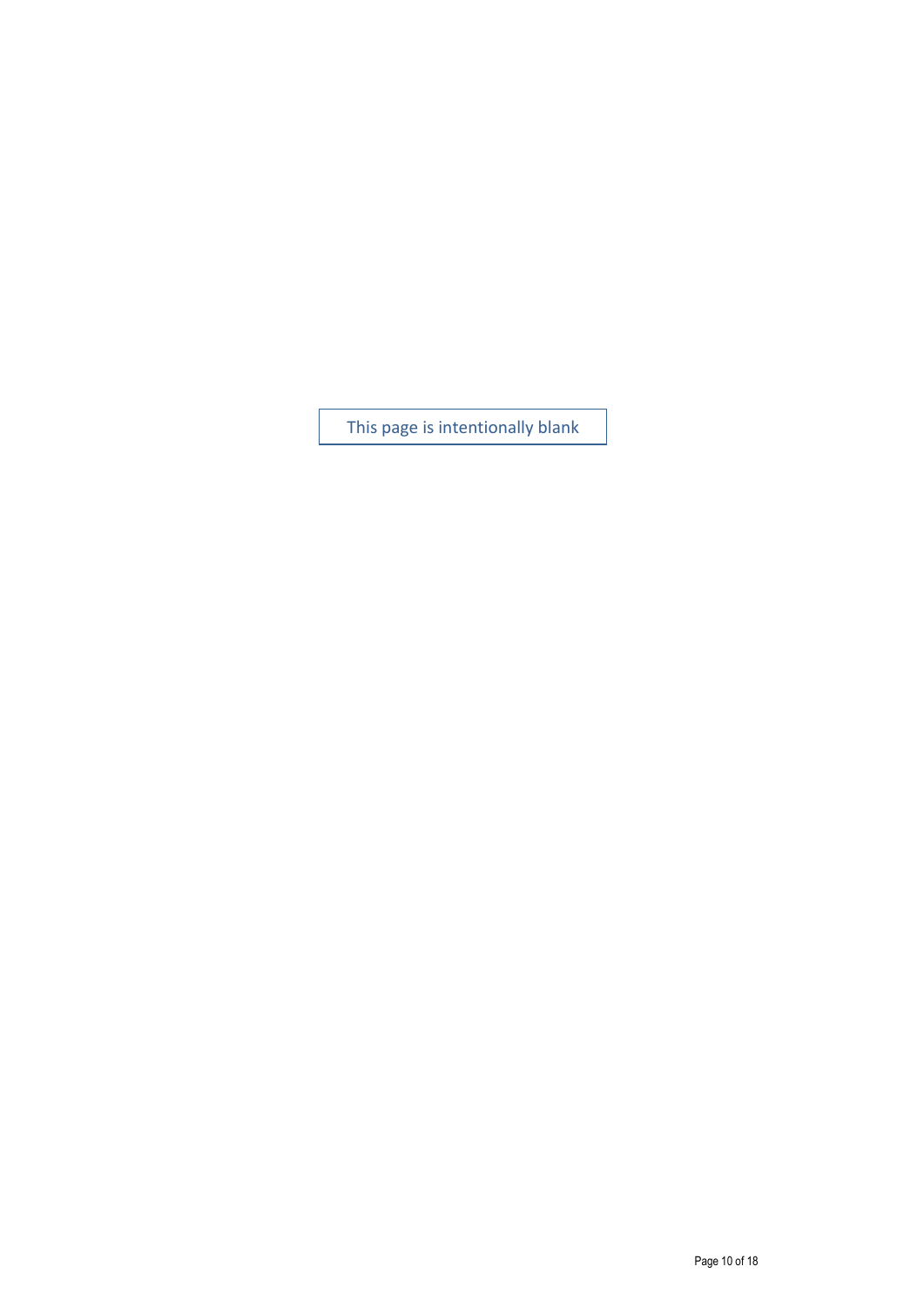# **Contact Information**

**President (Chair) of Academic Board** Professor Robert Brooks Tel: (03) 9903 1423 [Robert.Brooks@monash.edu](mailto:robert.brooks@monash.edu) 

#### **Deputy Chairs (Vice-Presidents) of Academic Board**

Professor Carla Wilkin Tel: (03) 9903 1438 [Carla.Wilkin@monash.edu@monash.edu](mailto:Carla.Wilkin@monash.edu)

Professor Malin Premaratne Tel: (03) 9905 5382 [malin.premaratne@monash.edu](mailto:christina.twomey@monash.edu)

The Board is supported by the Secretary and staff from Executive Services.

**Secretary to Academic Board** Ms Farrah Vintsarevich Tel: (03) 9905 9008 Email[: Farrah.Vintsarevich@monash.edu.au](mailto:Farrah.Vintsarevich@monash.edu.au) OR [academicboard@monash.edu](mailto:academicboard@monash.edu)

Academic Board website: <http://www.monash.edu/execserv/academic-board>

Details of current members of the Board are included in the cover sheet to the agenda for each meeting and are also available from the Board's website.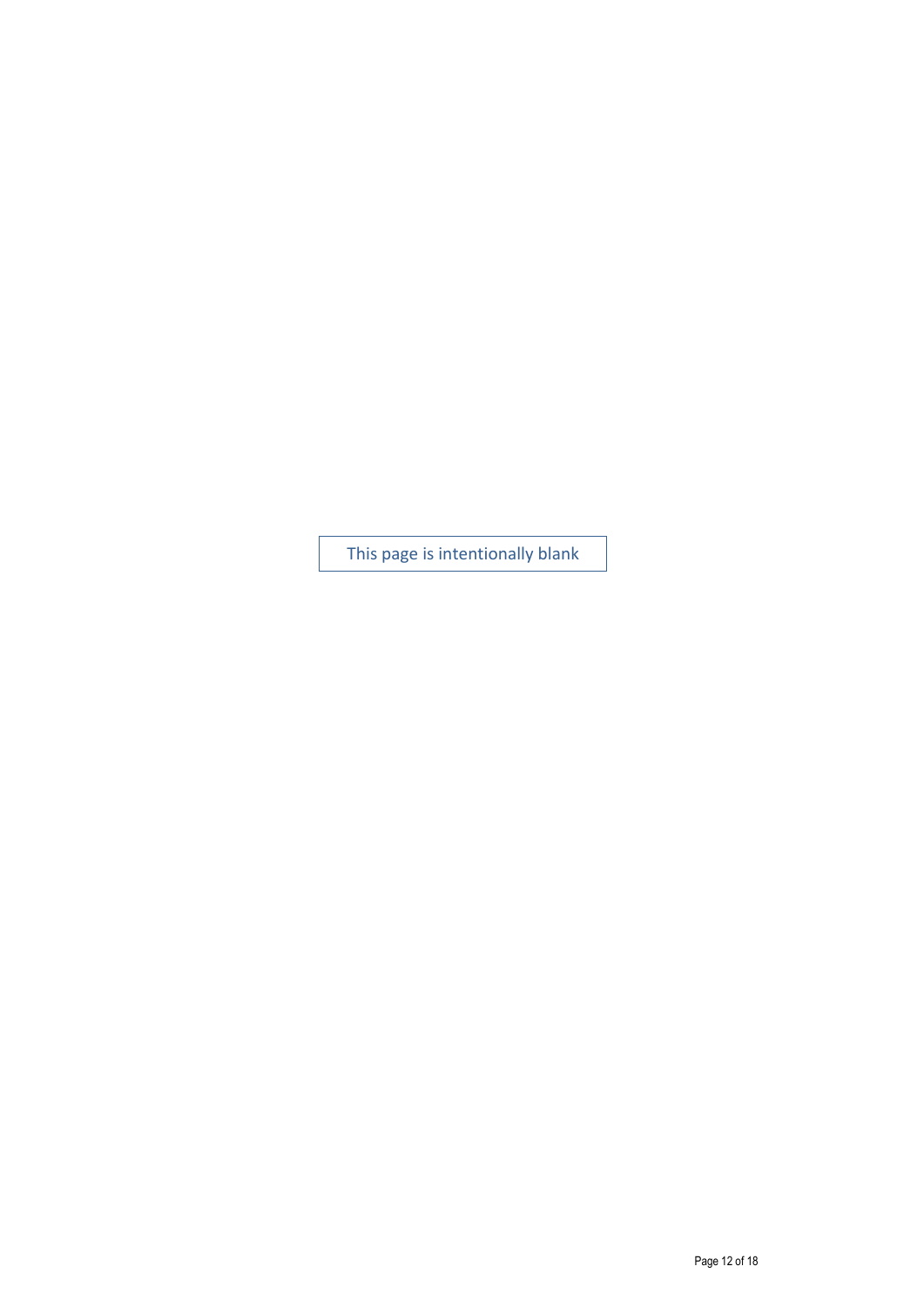# **Conducting Academic Board Business**

**Papers** for meetings of the Academic Board are distributed electronically (via email) following each meeting of Steering Committee – members can expect to receive their papers approximately one week before each Academic Board meeting.

Members will receive two PDF files – the first contains the agenda *per se* and papers on which the Board is being requested to make a decision, or which canvas key/strategic matters. The second file - or *ePortfolio -* contains supporting program development and review material and reports for noting.

Occasionally it may be necessary to disseminate late material to members immediately prior to a meeting, and this will also normally be done via email.

Academic Board papers will be sent to members at their regular Monash email address. Please advise the Board Secretary [\(academicBoard@monash.edu\)](mailto:academicBoard@monash.edu) if you have a different preferred email address.

### **Conducting urgent business**

#### *Procedures for approval of urgent items between regular meetings of Academic Board:*

1. Criteria for utilising the Procedures

The Steering Committee of Academic Board shall resolve urgent items of business relevant to Academic Board that cannot be managed within the Board's regular schedule of meetings if:

- i. Academic Board approval of the item isrequired:
	- a. pursuant to Monash legislation or policy; or
	- b. the item is otherwise deemed to be relevant to the remit of Academic Board. In this context, the relevance of an item shall be determined by the President of Academic Board; and
- ii. Approval of the item is required as a matter of urgency and:
	- a. the item cannot be dealt with pursuant to the Academic Board's regular scheduleof business; and
	- b. the President of Academic Board determines that it is impracticable for the item to be dealt with by a special meeting of the Board held pursuant to Council Regulation18(2).
- 2. Procedures
	- i. The President, Academic Board will determine to utilise the process for resolution of urgent items.
	- ii. The Academic Board Secretary will circulate the item via email to members of the Steering Committee.
	- iii. Within the time frame specified by the Secretary's email (not normally less than two working days from the date of the email), Steering Committee members will signify whether they:
	- a. approve the item;
	- b. do not approve the item; or
	- c. consider that the item should be resolved at a scheduled meeting of the Academic Board or by a special meeting of the Board held pursuant to Council Regulation 18(2).
	- iv. Approval of the item requires a 2/3 majority of members (currently in office) of Steering Committee.
	- v. Steering Committee resolution of an urgent item pursuant to these Procedures will be included on the agenda for noting at the next regular meeting of theBoard.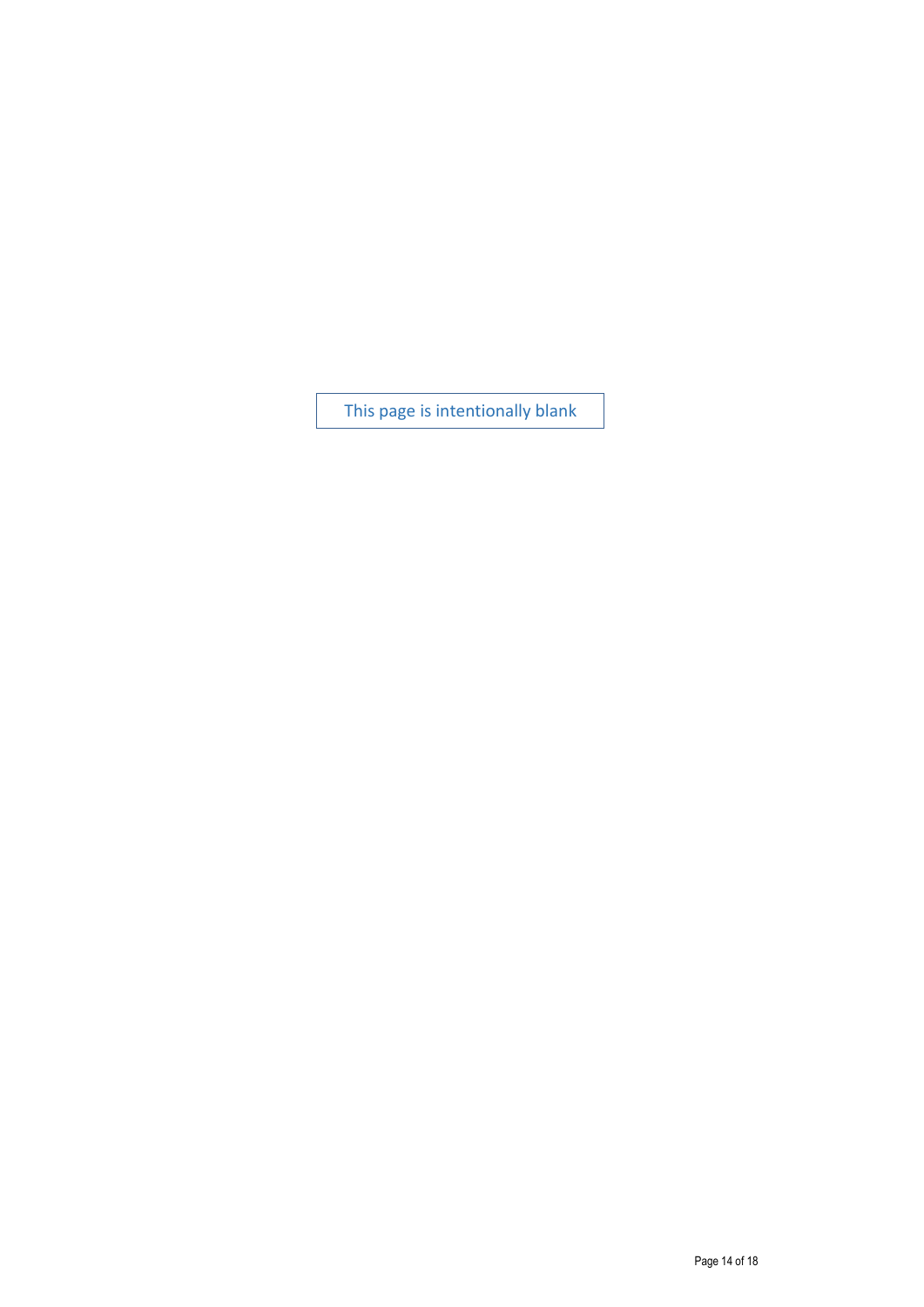### **Responsibilities of Members**

To enable Academic Board to discharge the responsibilities conferred on it by University legislation and its Terms of Reference, members are expected to engage actively with the business of the Board by:

- familiarising themselves with the agenda prior to meetings
- − attending meetings
- − contributing constructively to discussion at meetings
- suggesting issues that require consideration
- participating as members of Working Parties when required
- participating as members of Standing and other University Committees when required
- − where appropriate, by communicating and implementing decisions of the Board

Members of all University Committees are expected to act in the interests of the University as a whole, rather than to promote the interests of a particular person/group. A member will inevitably bring his/her own interests and background to bear on membership, and may take views of a constituency into account, all of which may be articulated during discussion. However, in the final analysis, members are expected to act in what they honestly believe to be in the University's best interests. Under s. 19 of the *Monash University Act*, the University must indemnify members of Academic Board 'in respect of any act or thing done or omitted to be done in good faith in the exercise or purported exercise of any power or duty conferred or imposed by or under this Act.'

If a member has a conflict of interest in relation to a particular item on a meeting agenda, the member must declare that conflict of interest to the President via the Secretary prior to consideration of the relevant item, and must not take part in a vote on any matter concerning it.

Members are expected to deal with confidential material appropriately - confidential information acquired by a member must not be disclosed to a third party except where the disclosure is authorised by the President.

If a member is unable to attend a meeting an apology must be lodged prior to the meeting by email [\(academicboard@monash.edu\)](mailto:academicboard@monash.edu). If a member is unable to attend a series of meetings (due to OSP, leave etc), a request for special leave should be made (in advance) to the Secretary [academicboard@monash.edu\)](mailto:academicboard@monash.edu).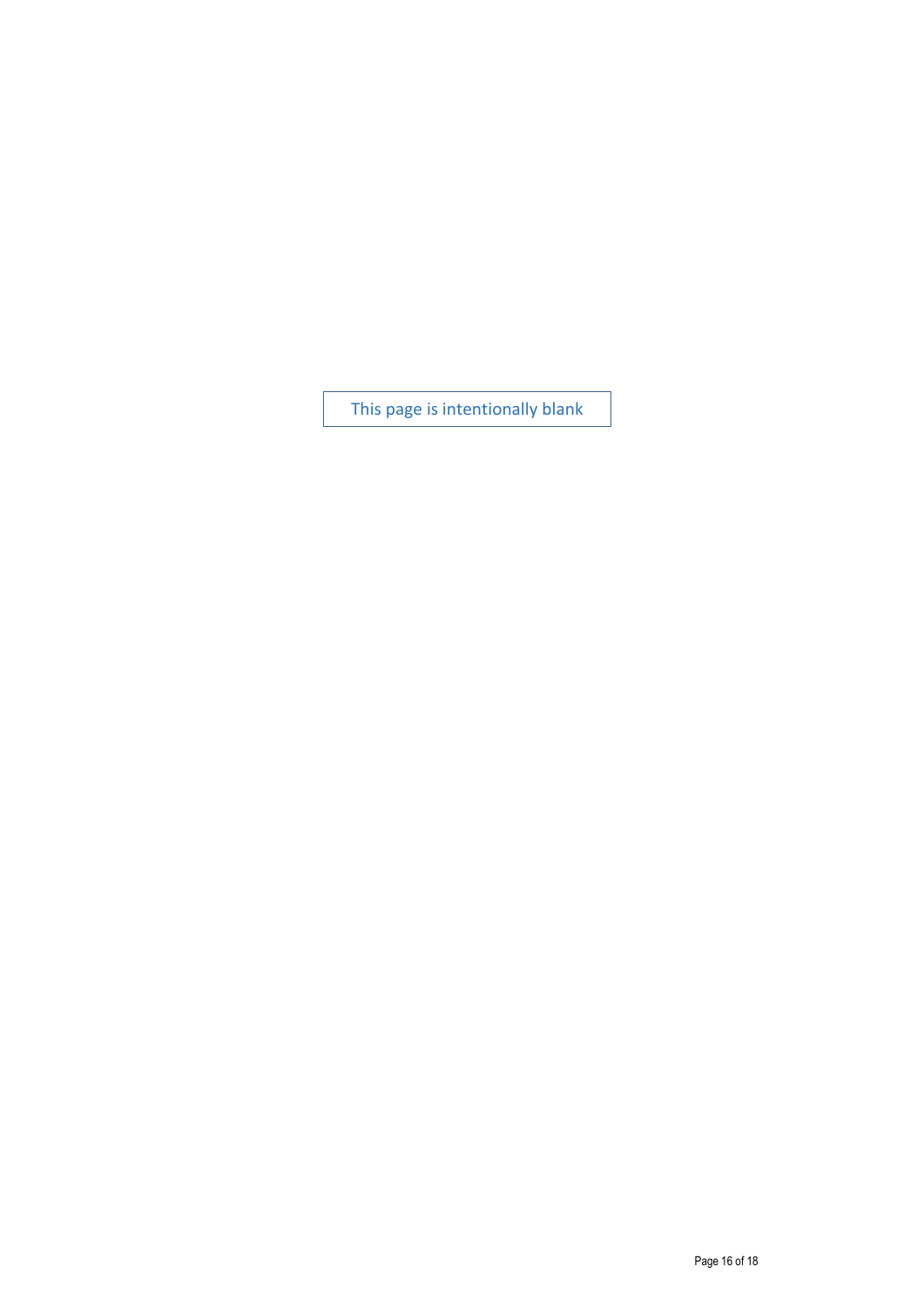# **Report of the President, Academic Board - 2021**

#### **Introduction**

Monash University's Academic Board continued to effectively discharge its statutory responsibility to Council for the maintenance of high standards in education and research. A significant proportion of the Board's activity during 2021 centred on the nimble response to the COVID-19 pandemic and to address effective communication efforts to foster active participation, inclusion and promote a positive educational experience for all students.

The Board's standing committees discharge a range of functions and provide appropriate academic quality assurance. In addition to receiving regular reports and items requiring action from its standing committees, Academic Board approved a range of initiatives and a number of policies in response to the COVID-19 pandemic which were considered and endorsed by its standing committees, including approval of extending elements of the Academic Safety Net (ASN), including ASN measures for withdrawing fail grades from the academic record and to continue features of supplementary assessment.

The Board continues to value the contribution of its cohort of student members, which forms the basis for much interesting discussion. During 2021, Academic Board accepted a variety of matters submitted by its student members as a result of challenges facing Monash students during COVID-19, including the continuation of the Academic Safety Net in Semesters 1 and 2, 2021.

#### **Academic Standards and Quality**

Previous Annual Reports have referred to the range of mechanisms available to the Board to assist its oversight of academic quality at Monash, and the University evaluates the results of the Student Evaluation of Teaching and Units (SETU) in each teaching period to identify and improve unit performance. This process identifies areas of strength and areas needing improvement to ensure the quality of the University's educational offerings.

The University is active in supporting students in the development of their English language skills and is determined to uphold quality consistent with regulatory principles. The Board approved emergency measures for English language entry into Monash Indonesia to be implemented in time for the October 2021 intake.

#### **Academic Program Development and Review**

Academic Board continued to focus on a more detailed appreciation of coursework proposals that come to the Board, notably Program Development and Review (Coursework Proposals for Approval), the Extension of Accreditation Period without Review, and amendments to Graduate Research Degrees. The Board also endorsed disestablishment of a small number of courses during the year. As noted in previous reports, the need to consider disestablishment may be prompted by a number of factors, including changes in student demand, as a result of a major course revision, or from a change to strategic positioning. Following completion of the sale of Monash South Africa in April 2019, the Board continued to monitor progress of students during the teach-out period (to be completed by 2022).

#### **Legislation Policy Development and Review**

In line with the University's Policy Framework, which sets measurable and aspirational goals of teaching and quality at the University, Academic Board approved a number of policies. A small sample includes:

- Courses and Units Policy
- **EXECUTE:** Student Academic Progress Policy

Academic Board endorsed the Policy on Freedom of Speech and Academic Freedom and University Student Ombudsman Policy and Procedure.

Academic Board also approved various amendments to the Academic Board Regulations. Some of these include:

 Changes to the principles for establishing equivalence of secondary school qualifications and subjects for the purpose of meeting the Minimum English language proficiency requirements and